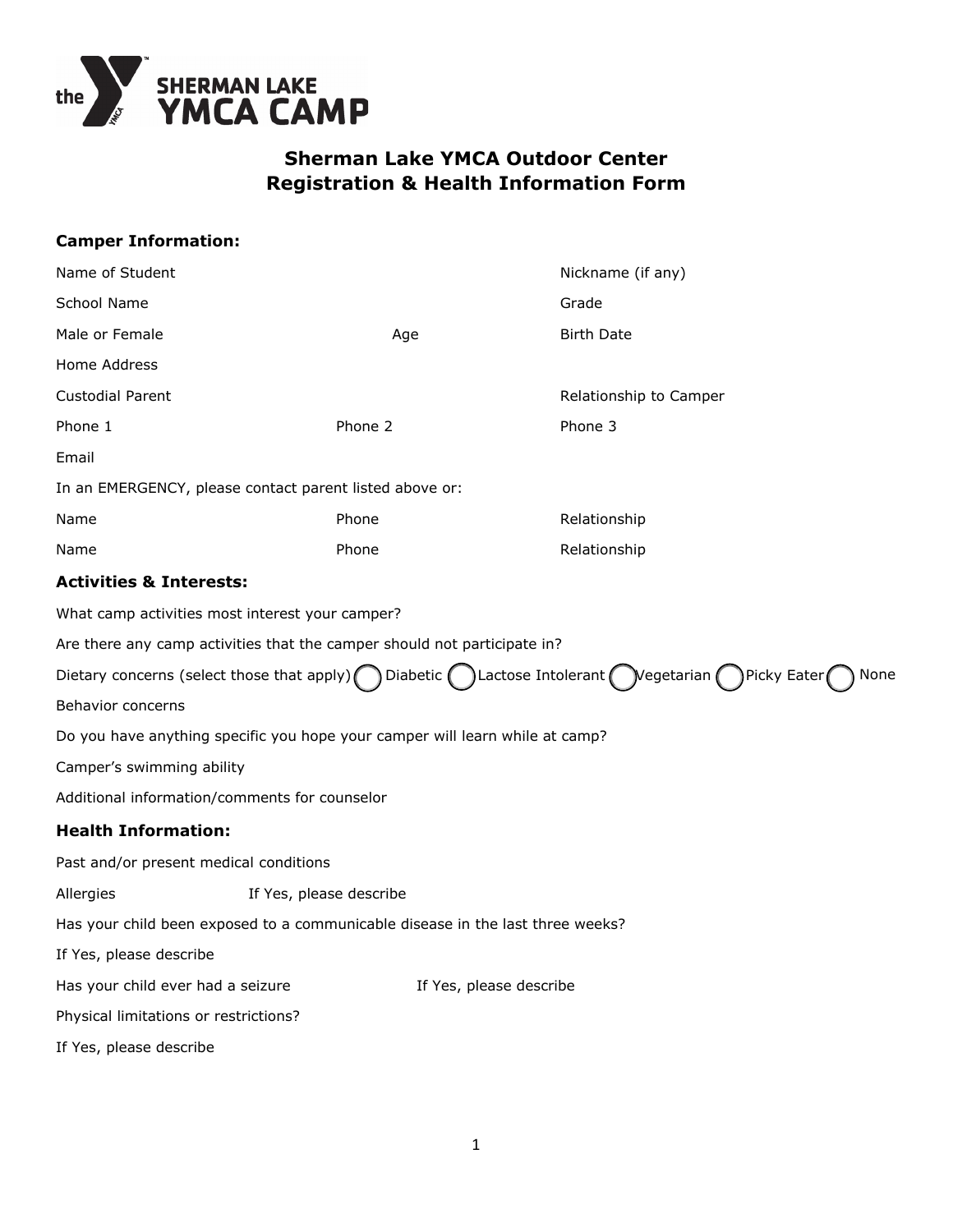

Special dietary needs or restrictions The Manus Research 16 Yes, please list

Additional health information, special medical needs, or concerns

| Are your child's immunizations up to date? |                            |
|--------------------------------------------|----------------------------|
| Date of last tetanus shot                  | Date of last physical exam |
| Family Physician                           | Phone                      |
| <b>Family Dentist</b>                      | Phone                      |
| Orthodontist                               | Phone                      |

In the case of unexpected aches and pains, may over the counter medications (Tylenol, Motrin, Benadryl, etc.) be given to your camper?

Do you have medical insurance?

Insurance Company Name

Policy or certificate #

Phone

## **Medications:**

Please send all prescription medication that your child will need at camp, including any regularly used over the counter medications. Sed only the amount of medication needed while at camp. Prescription medication bottles must state the current dosage and schedule.

Permission to dispense medication (please list all prescription and non-prescription)

| Medication #1:    | Dose | Days to be given |
|-------------------|------|------------------|
| Time to be given: |      |                  |
| Medication #2:    | Dose | Days to be given |

Time to be given:

### **Parent Signature Required**

This health history is correct to the best of my knowledge, and the person herein described has permission to engage in all camp activities except as noted. Authorization for Treatment: I hereby give permission to the medical personnel selected by the camp staff to order X-rays, routine test, treatment, and necessary transportation for my child or me. In the event I cannot be reached in an emergency, I hereby give permission to the physician selected by the camp staff to secure and administer treatment, including hospitalization, for my child or me as named above. These completed forms may be photocopied for trips out of camp. In consideration for being allowed to participate in the YMCA's programs, I agree to assume the risk of such activities and programs, and I further agree to hold harmless the Sherman Lake YMCA Camp and its staff members conducting the activities from any and all claims, suits, losses, or related causes of action for damages, including, but not limited to, such claims that my result from injury or death, accident or otherwise, during or arising in any way from the activities. I grant permission for my child or me to participate in all planned camp activities including out-of-camp trips by van or bus, hiking or horseback riding, understanding that competent leadership is provided. The YMCA is not responsible for lost, stolen, or damaged personal articles. I also authorize the Sherman Lake YMCA to have and use photographs, slides, or video tapes of me, my child, or my family as may be needed for its public relations programs. I acknowledge that this General Release of Liability of the Sherman Lake YMCA is binding on me personally and on my heirs, personal representatives, successors, and assigns.

## **Parent/Staff Signature Date** Date Date

• Anyone under the age of 18 must have a parent signature. If over the age of 18, this form enables you to be treated in case of an emergency.

• All school personnel that plan to be in attendance at Sherman Lake YMCA must complete and sign this form.